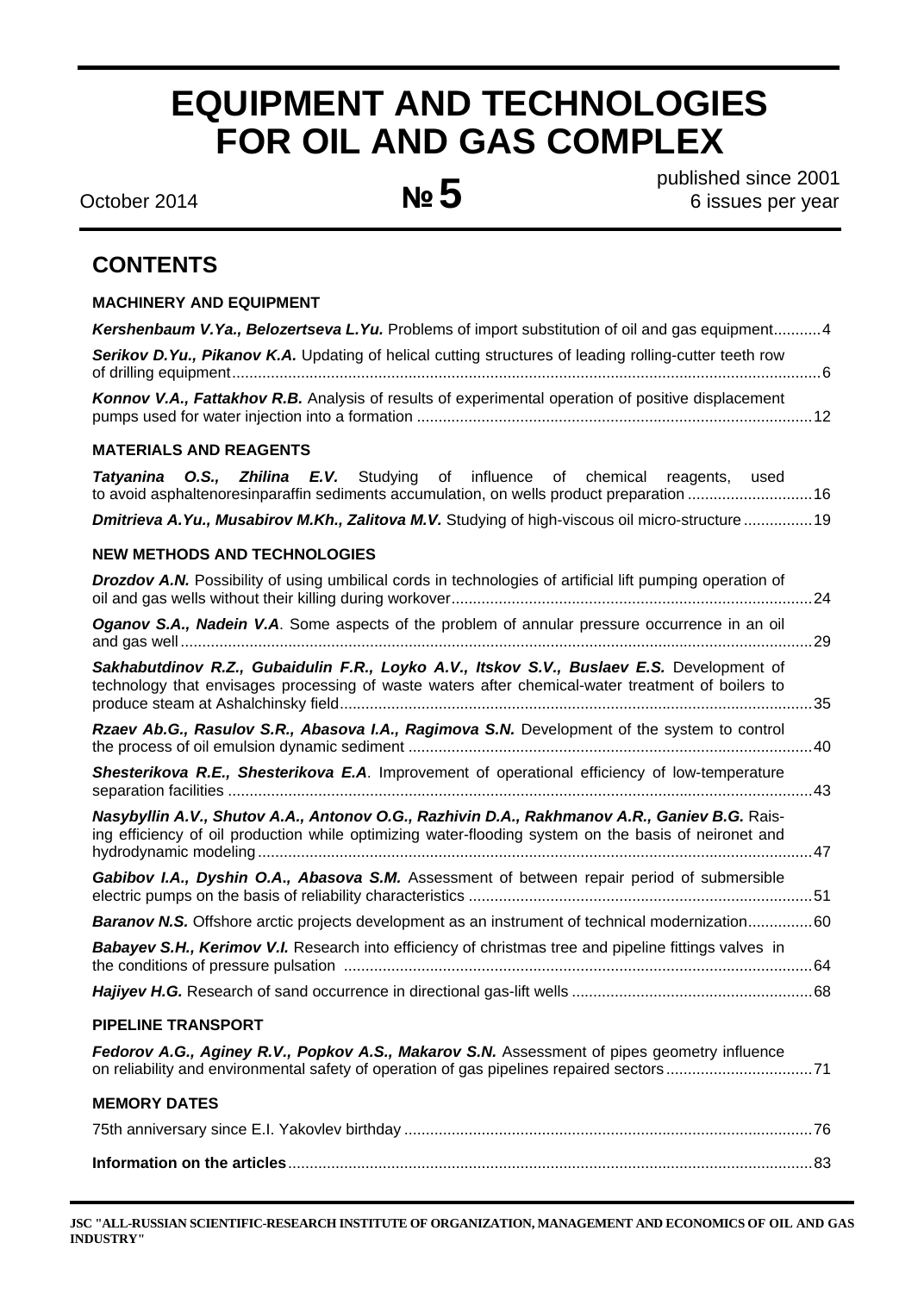# **Information on the articles**

# **PROBLEMS OF IMPORT SUBSTITUTION OF OIL AND GAS EQUIPMENT**

# **Vsevolod Yakovlevich Kershenbaum, L.Yu. Belozertseva**

#### **I. Gubkin Russian State University of Oil and Gas**

65, Leninsky prosp., 119991, Moscow, Russian Federation. E-mail: tkaning@yandex.ru

This article is grounded on V.Ya. Kershenbaum's interview, with L.Yu. Belozertseva's participation, which was given to specialists of "RusEnergy". The problems relating to putting embargo on export of high-tech energy equipment to Russia and import share in the nomenclature of the equipment to be used in energy industry are touched. The nomenclature of what hightech energy equipment contains the highest share of import?

To protect Russian fuel-energy sector of the economy in case of introduction of some additional economic sanctions by the USA and European Council Russia can lay in some strategic stock of constituent parts of high-tech equipment, manufactured abroad. The problem was discussed at the presidential commission on fuel-energy complex development. Strategic reserve of what constituent parts can be required in case of sanctions' introduction? What alternatives are there at the international market?

**Key words**: expert; high-tech energy equipment; components; strategic reserve; the share of imports; the problem; import substitution.

# **UPDATING OF HELICAL CUTTING STRUCTURES OF LEADING ROLLING-CUTTER TEETH ROW OF DRILLING EQUIPMENT**

**Dmitry Yurievich Serikov, K.A. Pikanov**

# **I. Gubkin Russian State University of Oil and Gas**

65, Leninsky prosp., 119991, Moscow, Russian Federation. Phone: 8(915) 372-77-79. E-mail: serrico@rambler.ru

The results of work aimed at improving the design of cutting structures of leading rolling-cutter teeth rows of drilling equipment to minimize the effect of rack formation are presented. The main causes of "rack formation" effect during drilling of oil and gas wells are determined. Some principal scheme of helical cutting structures of a rolling-cutter drill bit, which allows avoiding possibility of rack formation during its operation through usage of multi-directional geared cutting structures of leading teeth rows at all three rolling-cutter drill bits, asymmetrical teeth with cutters of varying degree and direction of asymmetry, various steps of teeth cutting-structures of leading rolling-cutter teeth rows at each of three rolling-cutter drill bits, kinematic characteristics of leading rolling-cutter teeth rows is submitted. Usage of the proposed constructive scheme of cutting structures of a rolling-cutter drill bit will allow improving efficiency of rock destruction due to better aligning of bottom-hole surface and minimizing possibility of rack formation development during drilling. All this will eventually increase drilling mechanical penetration rate per one drill bit with simultaneous reduction of drilling operations cost.

**Key words**: rolling-cutter drill bit; rack formation; leading rolling-cutter teeth row; ratio; helical cutting structures of a rolling-cutter drill bit; teeth cutting structures; mechanical speed; destruction efficiency.

# **ANALYSIS OF RESULTS OF EXPERIMENTAL OPERA-TION OF POSITIVE DISPLACEMENT PUMPS USED FOR WATER INJECTION INTO A FORMATION**

#### **Vladimir Alexandrovich Konnov, Rustem Barievich Fattakhov**

**Tatar Scientific-Research and Project Institute of Oil – "TatNIPIneft" JSC "Tatneft" named after V.D. Shashin**  32, Musa Jalil str., 423230, Bugulma, Republic of Tatarstan, Russian Federation. Phone/fax: 8 (85594) 7-85-75. E-mail: konnov@tatnipi.ru, fattah@tatnipi.ru

The analysis of usage of volumetric piston-type pumping units, manufactured abroad, at facilities of a formation pressure maintenance is presented in the article. The causes of accidents and the ways of their prevention are discussed. The energy, vibration and pulsation characteristics of pumps are studied, recommendations on reduction of pressure pulsations and piping vibration are submitted. The results of trial operation served the basis for making conclusions and giving recommendations on

raising operational efficiency of positive displacement pumps. **Key words**: formation pressure maintenance; positive displacement pump; energy efficiency; pressure pulses; vibration; head pressure; consumption; filter.

# **STUDYING OF INFLUENCE OF CHEMICAL REA-GENTS, USED TO AVOID ASPHALT-RESIN-PARAFFIN SEDIMENTS ACCUMULATION, ON WELLS PRODUCT PREPARATION**

**Olga Sergeevna Tatyanina, Elena Viktorovna Zhilina** 

**Tatar Scientific-Research and Project Institute of Oil – "TatNIPIneft" JSC "Tatneft" named after V.D. Shashin**  32, Musa Jalil str., 423230, Bugulma, Republic of Tatarstan, Russian Federation.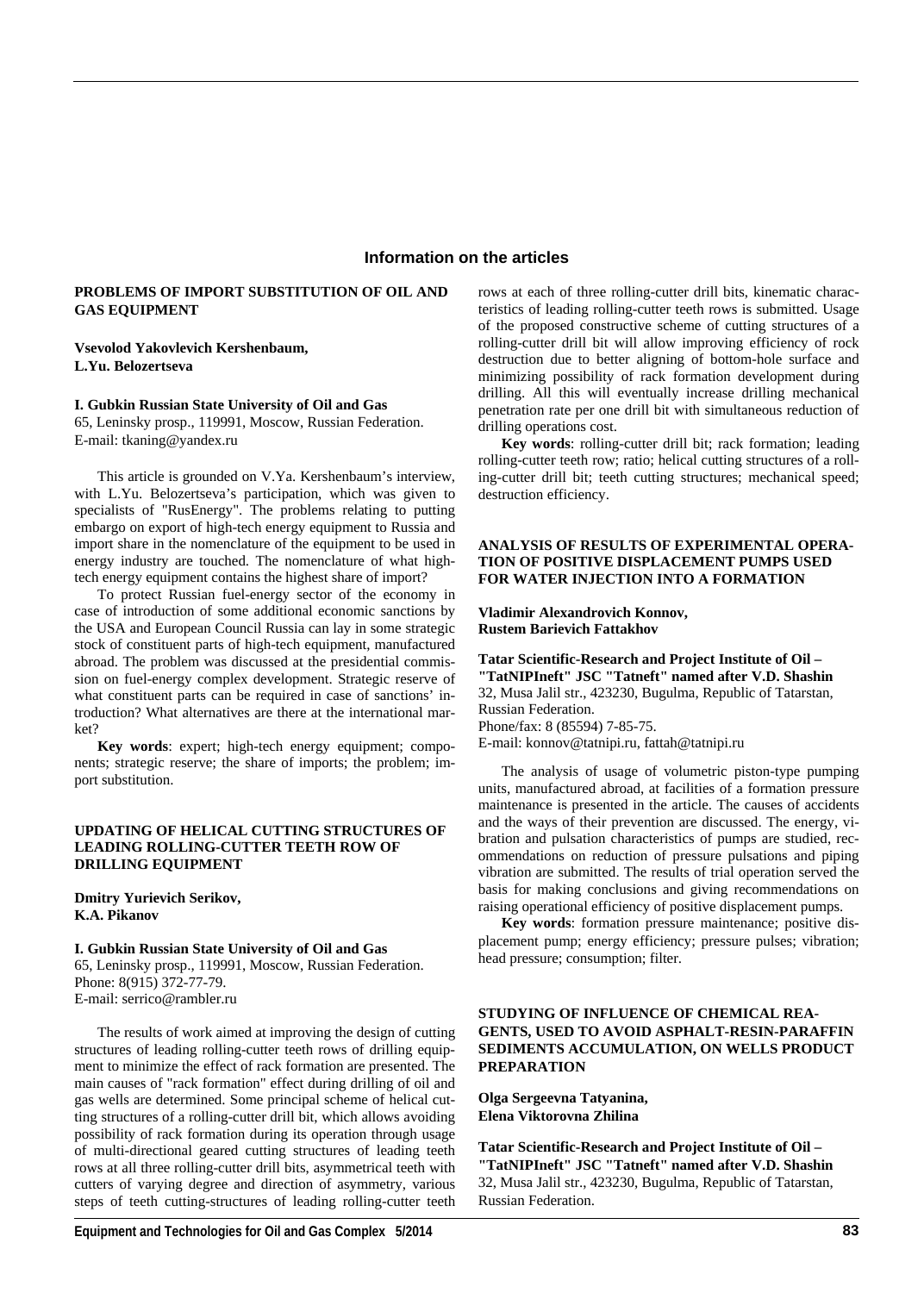Phone/fax: 8 (85594) 7-85-82. E-mail: tatyanina@tatnipi.ru

Results of laboratory studies carried out to find out the effect of chemicals used in oil production system to prevent formation of asphalt-resin-paraffin sediments on preparation of wells production are presented in the article. The change of rheological properties of oil-water emulsion, its degree of stability in the presence of wax formation inhibitors of such famous brands as SNPCh 7920, SNPCh 7941, SNPCh 7912Ma, SNPCh 2005, Dewaxol 7201, FLEK-IP-106, FLEK-IP-102 is analyzed. Degree of the analyzed reagents impact on water separation dynamics during emulsion dehydration, oil dehydration depth, separated water quality is assessed. Feasibility and necessity of some experimental assessment of the effect of the chemicals used during oil preparation, providing to take into account and avoid possible complications are shown.

**Key words**: oil-water emulsion; preparation; inhibitor; deemulsifier; effect; dehydration; oil.

# **STUDYING OF HIGH-VISCOUS OIL MICRO-STRUCTURE**

**Alina Yurievna Dmitrieva, Marina Vladimirovna Zalitova** 

# **Bugulma Branch of the Federal State Budgetary Educational Institution of Higher Professional Education "Kazan National Research Technological University"**

17A, Lenin str., 423230, Bugulma, Republic of Tatarstan, Russian Federation. E-mail: alina\_dmitrieva\_1971@inbox.ru;

#### **Munavir Khadeevich Musabirov**

**"Tatar Scientific-Research and Project Institute of Oil – "TatNIPIneft" JSC "Tatneft" named after V.D. Shashin**  32, Musa Jalil str., 423230, Bugulma, Republic of Tatarstan, Russian Federation. Phone: 8(85594) 7-88-52. E-mail: musabirov@tatnipi.ru

The research is focused on the analysis of wellhead samples of extra-heavy oil collected from Kalmayurovskoye field in Samara region and comprises the experiments, carried out to determine the main physical and chemical properties of highviscous oil, as well as micro-photographing of the samples components. The article presents theoretical aspects, experimental data and valuable discussions to provide better understanding of the abnormal rheological and mechanical properties of such oil. The researches prove the fact that the analyzed samples are almost devoid of the components with a boiling point up to 200 °C. The fluid's high viscosity and structuring is attributed to high content of asphaltene and resin constituents.

**Key words**: heavy oil; density; viscosity; ash content; solids; asphaltenes; micro-photography.

# **POSSIBILITY OF USING UMBILICAL CORDS IN TECHNOLOGIES OF ARTIFICIAL LIFT PUMPING OPERATION OF OIL AND GAS WELLS WITHOUT THEIR KILLING DURING WORKOVER**

**Alexander Nikolaevich Drozdov** 

**I. Gubkin Russian State University of Oil and Gas**  65, Leninsky prosp., 119991, Moscow, Russian Federation.

Phone: 8 (499) 233-95-45, fax: 8 (499) 233-95-45. E-mail: Drozdov\_AN@mail.ru

Development of new technologies of artificial lift pumping operation without well killing will allow solving many operational problems. The key element of such technologies is the use of umbilical cords manufactured as one segment based on steelpolymer pipe.

The most perspective for complicated conditions of deposits and marginal wells is the system for artificial lift production of oil and gas, providing the transmission of the reciprocating motion to the plunger from its drive directly into the wellbore, thereby minimizing energy losses in the intermediate links. Creation of such drive is possible on the basis of the submersible linear motor with permanent magnets.

For medium production wells umbilical technology without killing also can be used with small-size high-speed centrifugal and labyrinth-screw pumps.

The proposed technical solutions permit to reduce operating costs in case of workover, to ensure the safety of trip operations as well as improve the efficiency of artificial lift exploitation of oil and gas wells.

**Key words**: well killing; artificial lifting; umbilical cord; submersible plunger pump with linear electric motor; small-size high-speed centrifugal and labyrinth-screw pumps.

# **SOME ASPECTS OF THE PROBLEM OF ANNULAR PRESSURE OCCURRENCE IN AN OIL AND GAS WELL**

#### **Sergey Avanesovich Oganov**

#### **JSC "VNIIOENG"**

14/2, Nametkin str., 117420, Moscow, Russian Federation. Phone: 8(495) 332-00-24. E-mail: vniioeng@mcn.ru;

# **Vladimir Alexandrovich Nadein**

# **NGB – "Energodiagnostika"**

11, Khavskaya str., 115162, Moscow, Russian Federation. Phone: 8 (499) 764-74-17. E-mail: Vladimir\_Nadein@ogsed.ru

While drilling wells in oil and gas fields followed by wells' further operation there appear cases of some annular manifestations leading to annular pressure occurrence, increase of which is of some potential danger that can cause destruction of casing strings, well in the whole and is dangerous from technogenic and ecological point of view.

The article deals with the problem of annular manifestations (annular pressure occurrence) neutralization and practical researches, which define the main reasons for their occurrence. Some recommendations on prevention and control of this type of complications in a well are presented

**Key words**: annular pressure; manifestation; oil and gas fields; environmental hazards; problem; study of the causes and manifestations of annular pressure.

# **DEVELOPMENT OF TECHNOLOGY THAT ENVISAG-ES PROCESSING OF WASTE WATERS AFTER CHEM-ICAL-WATER TREATMENT OF BOILERS TO PRO-DUCE STEAM AT ASHALCHINSKY FIELD**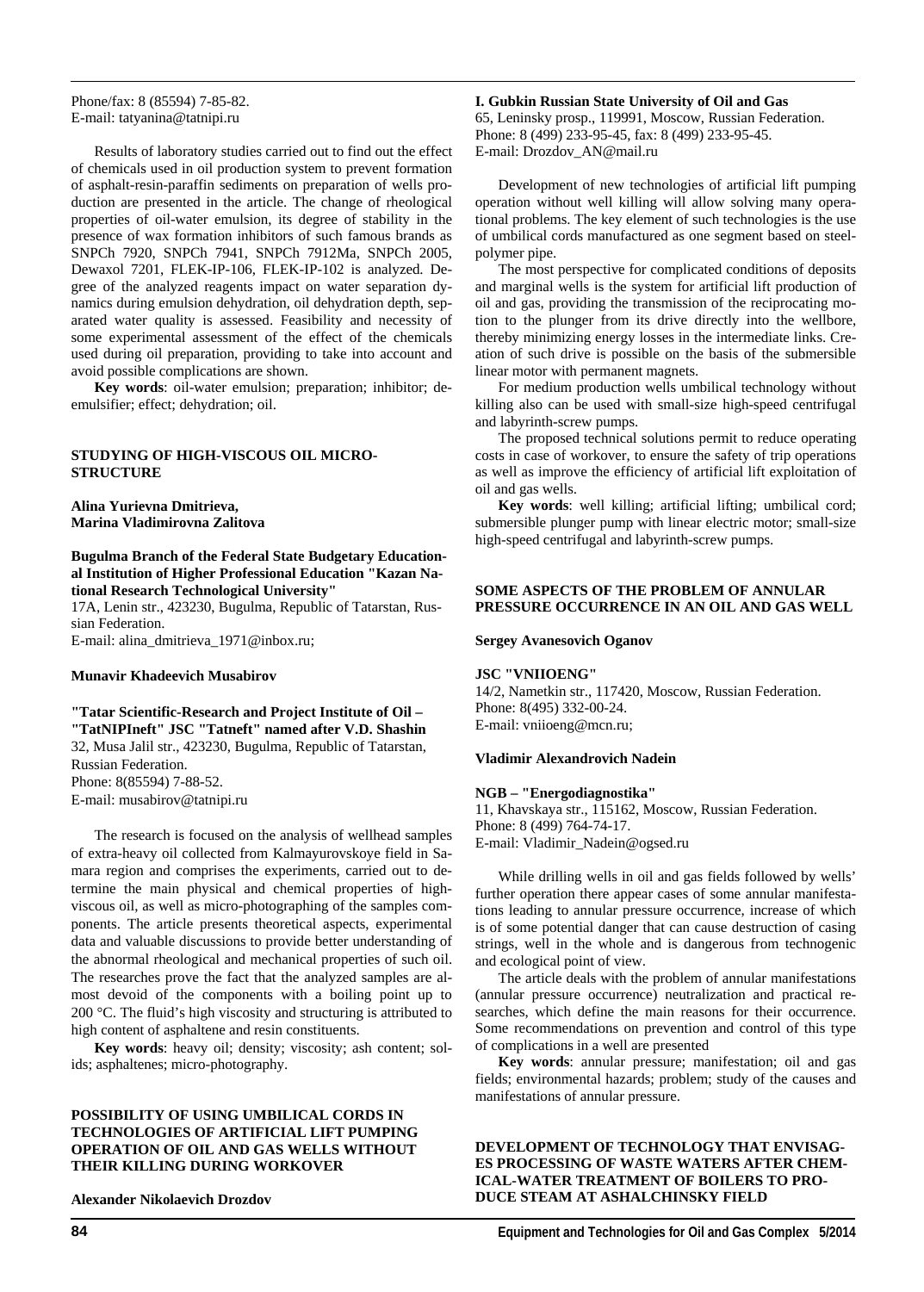# **Rifkhat Zinnurovich Sakhabutdinov, Faat Ravilievich Gubaidulin**

# **Tatar Scientific-Research and Project Institute of Oil –**

**"TatNIPIneft" JSC "Tatneft" named after V.D. Shashin**  32, Musa Jalil str., 423230, Bugulma, Republic of Tatarstan, Russian Federation. E-mail: gfr@tatnipi.ru;

# **Andrey Vladimirovich Loyko, Stanislav Viktorovich Itskov, Eugeny Sergeevich Buslaev**

# **"NTC Tatneft"**

32, Musa Jalil str., 423230, Bugulma, Republic of Tatarstan, Russian Federation. Phone: 8 (85594) 7-85-74. E-mail: buslaevev@rambler.ru

The results of the analysis of wastewater composition from each stage of chemical-water treatment of "Ashalchi" boiler are presented and possibility of their usage as source water for chemical-water treatment of "Severnaya" boiler is determined. The technological scheme of some installation to be used for recycling of waste water for feed water production, including wastewater purification from pollution, softening and demineralization is developed.

**Key words**: production of heavy-viscous oil; boiler; chemical water treatment; waste water discharge; ultra-filtration; reverse osmosis.

# **DEVELOPMENT OF THE SYSTEM TO CONTROL THE PROCESS OF OIL EMULSION DYNAMIC SEDIMENT**

#### **Abbas Geydar Rzaev**

# **Institute of Control Systems of the National Academy of Sciences (NAS) of Azerbaijan Republic**

9, B. Vakhabzade str., AZ1141, Baku, Republic of Azerbaijan. Phone: 8(1099450) 395-40-08. E-mail: abbas\_r@mail.ru;

**Sakit Rauf Rasulov, Inara Afrail Abasova, Seylan Nariman Ragimova** 

# **State Oil Academy of Azerbaijan Republic**

20, Azadlyg prosp., AZ1010, Baku, Republic of Azerbaijan. Phone: 8(1099450) 212-08-35. Е-mail: rasulovsakit@gmail.com

Some new method and algorithm applied for control over dynamic sedimentation of emulsified water drops of oil emulsion of is developed on the basis of heat balance and geometrical features of horizontal cylindrical settlers. Mechanism of the proposed method of oil emulsion dynamic sediment includes redistribution of the flow that promotes cyclic flow change of oil emulsion in the settler and oscillatory motion (compression and expansion) of intermediate emulsion layers causing decomposition of armored coverings, coalescence of emulsified water drops and transfer of mechanical additives into water cushion of the settler. This results in quality increase of market oil (content of water and mineral salts in the prepared oil reduces) and risk decrease of settlers' over-flooding. In the settler where oil emulsion amount exceeds its average value as a result of cyclic redistribution, intermediate emulsion layer expands, kinetic energy increases thus leading to efficiency raise of collision among drops causing decomposition of armored coverings and coalescence of drops. If oil emulsion amount is less than its average value the intermediate emulsion layer shrinks, the distance among drops, causing coalescence of drops and increase of oil preparation efficiency reduces.

**Key words:** dynamic sediment; oil emulsion; thermochemical processing of oil; demulsifire; intermediate emulsion layer.

# **IMPROVEMENT OF OPERATIONAL EFFICIENCY OF LOW-TEMPERATURE SEPARATION FACILITIES**

#### **Raisa Yegorovna Shesterikova, Elena Alexandrovna Shesterikova**

#### **JSC "SevKavNIPIgaz"**

419, Lenin str., 355035, Stavropol, Russian Federation. Phone: 8(8652) 35-89-84. E-mail: ShesterikovaEA@scnipigaz.ru

Principal performance criteria of gas producing companies are energy- and resource-saving. Energy-saving and ecology safety emphasis as well as deep extraction of condensate generating hydrocarbons creates conditions for economic growth at hydrocarbon production objects.

Economy of gas field treatment by low-temperature separation method depends on energy consumption required for extracting of heavy hydrocarbons, ethane, propane and butane. Decreasing of loads on low-temperature separation facilities will allow reducing energy consumption on hydrocarbons condensation and ensuring of operational efficiency of low-temperature separation facilities for the whole life-time period of a field operation.

The article presents the results of testing the scheme of gas field treatment by low-temperature separation method with preliminary hydrocarbon condensate absorption of condensate generating components. The studies, performed in the article, allowed revealing the reserves for raising efficiency of lowtemperature separation facilities.

**Key words:** resource-saving; gas field treatment; lowtemperature separation; absorption; hydrocarbon condensate.

# **RAISING EFFICIENCY OF OIL PRODUCTION WHILE OPTIMIZING WATER-FLOODING SYSTEM ON THE BASIS OF NEIRONET AND HYDRODYNAMIC MODEL-ING**

**Arslan Valerievich Nasybyllin, Alexander Anatolievich Shutov, Oleg Gennadievich Antonov, Dmitry Alexandrovich Razhivin** 

**Tatar Scientific-Research and Project Institute of Oil – "TatNIPIneft" JSC "Tatneft" named after V.D. Shashin**  32, Musa Jalil str., 423236, Bugulma, Republic of Tatarstan, Russian Federation. Phone: 8(85594) 78-658. E-mail: oga@tatnipi.ru;

**Airat Rafkhatovich Rakhmanov, Bulat Galievich Ganiev**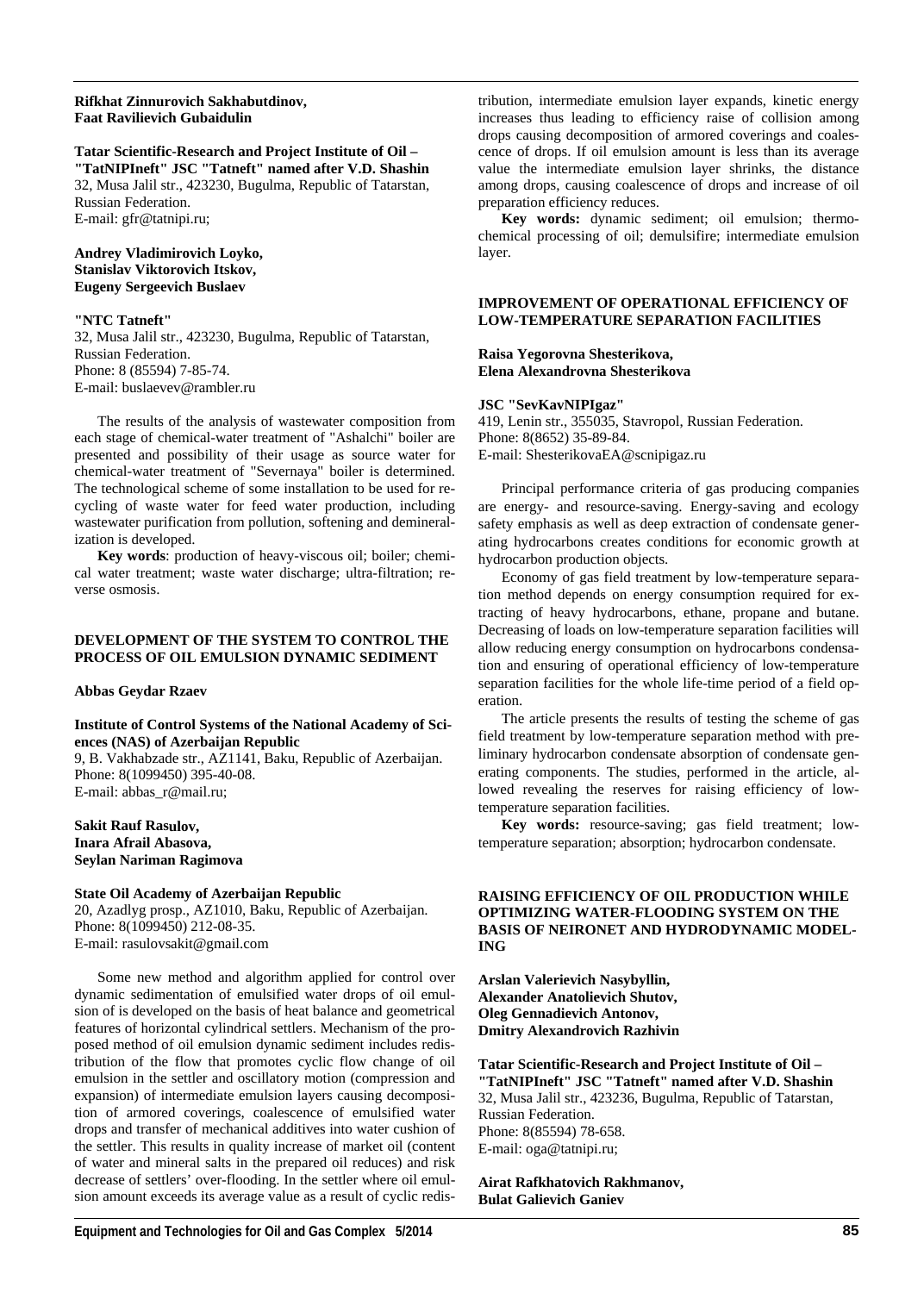#### **"Almetyevneft" Oil and Gas Production Department" (NGDU "Almetyevneft") JSC "Tatneft" named after V.D. Shashin**

35, Lenin str., 423040, Almetyevsk, Republic of Tatarstan, Russian Federation.

Phone: 8 (8553) 319-744

The use of constantly working geological-technological model and self-design products in the field of artificial intellect served the basis for developing the technology of water-flooding system optimization. This technology works without any additional costs for various geological and technological activities. The ways of flows movement vary due to deep analysis of wells operational history and the subsequent redistribution of injection volumes thus allowing putting non-covered stagnant zones of a formation into development. The effect of the technology application is stabilization or even increase of oil production from the wells' fund, being in operation, and reduction of water content. The technology of water-flooding system optimization is successfully tested at the third block of Berezovsky area. Optimized versions of wells operation, which later received a positive practical confirmation, were computed and implemented on the basis the results of neural network and hydrodynamic simulations.

**Key words**: constantly operational geological-technological model; neural network modeling; predictive calculations; optimization of water-flooding system; automation equipment.

# **ASSESSMENT OF BETWEEN REPAIR PERIOD OF SUBMERSIBLE ELECTRIC PUMPS ON THE BASIS OF RELIABILITY CHARACTERISTICS**

#### **Ibrahim Abulfazovich Gabibov, Sevindzh Malokovna Abasova**

#### **Azerbaijan State Oil Academy**

20, Azadlyg prosp., AZ1010, Baku, Republic of Azerbaijan. Phone: 8(1099450) 216-48-87, 350-84-30. E-mail: h.ibo@mail.ru, seva-abasova@ mail.ru;

#### **Oleg Alexandrovich Dyshin**

#### **Scientific-Research and Project Institute GNKAR-NIPI "NEFTEGAZ"**

20, Tbilissi prosp., AZ1212, Baku, Republic of Azerbaijan. Phone: 8(1099450) 312-30-66. E-mail: Diwin-institut@mail.ru;

Units of well centrifugal electric pumps are widely used in oil industry. Optimization of between repair period of these units is an important factor for maintaining their serviceability and supporting environmental safety.

The paper presents some method to be applied for determination of periodicity of current repair works and establsihment of calendar between-repairs period. Furthermore, some specification of the proposed method of inter-repair period estimation of oilfield equipment which determines the characteristic breakpoint of the failures rate curve, connected with variation of nonstationary loadings in time (through the depth of a well) with further dramatic increase of failures rate and appearance of dangerous failures of some separate elements of the equipment is presented.

**Key words**: well centrifugal electric pump; oil production; optimization; inter-repair period; operational capacity; ecological safety.

# **OFFSHORE ARCTIC PROJECTS DEVELOPMENT AS AN INSTRUMENT OF TECHNICAL MODERNIZATION**

#### **Nikolay Sergeevich Baranov**

**JSC "NK "Rosneft", Department of Shelf Joint Projects**  31A, Dubininskaya str., 115051, Moscow, Russian Federation. Phone: +7(915) 075-88-87. E-mail: n\_baranov@rosneft.ru

The article expresses ideas about prospects of modern economy development in the context of changes in technology, justifies priority of offshore projects development in terms of accelerating of economic growth in Russia. The paper represents the effect produced by complex implementation of offshore fields' development. Particular directions of home technologies development applied for offshore oil and gas extraction are proposed.

**Key words**: offshore fields, economic growth, technologies, production localization, the Arctic region.

# **RESEARCH INTO EFFICIENCY OF CHRISTMAS TREE AND PIPELINE FITTINGS VALVES IN THE CONDI-TIONS OF PRESSURE PULSATION**

**Sabir Babayev, Vladimir Kerimov** 

# **"Geotechnological Problems of Oil, Gas and Chemistry" SRI Azerbaijan State Oil Academy**

AZ1007, Baku, Republic of Azerbaijan. Phone: 8(1099412) 493-14-18; 498-67-46. E-mail: sabina.v.karimova@gmail.com, kerimov.v@metak.az

The article is devoted to the researching of operational factors influence on the wear mechanism of mating surfaces of lock unit details in direct-flow gate valves with sealing type "metalmetal" in condition of pressure pulsations.

By carried out on specially designed laboratory-test bench installation experiments it was established that the existing constructions of gate valves with a parallel-sided gate under medium pressure pulsations are exposed to deterioration, occurring on the contact surfaces due to the processes of fretting-corrosion. The wear intensity is influenced predominantly by factors of: materials used, design parameters of lock unit and vibrations.

With taking into consideration the identified requirements the recommendations are given for effective prevention of emergence and development of fretting-corrosive wear, also concerning the design of lock unit of high pressure direct-flow gate valves.

*Key words:* gate valve; gate; seat; failure-free operation; wear; fretting; corrosion; tests; pressure; pulsation.

# **RESEARCH OF SAND OCCURRENCE IN DIRECTION-AL GAS-LIFT WELLS**

#### **Hajan Guly Hajiyev**

#### **Scientific-Research Institute "Geotechnological Problems of Oil, Gas and Chemistry"**

34, Azadlyg prosp., AZ1010, Baku, Republic of Azerbaijan. Phone: 8 (1099450) 315-43-55. E-mail: hacan.haciyev@rambler.ru

The article considers problems relating to studying of sand occurrence in directional gas-lift wells.